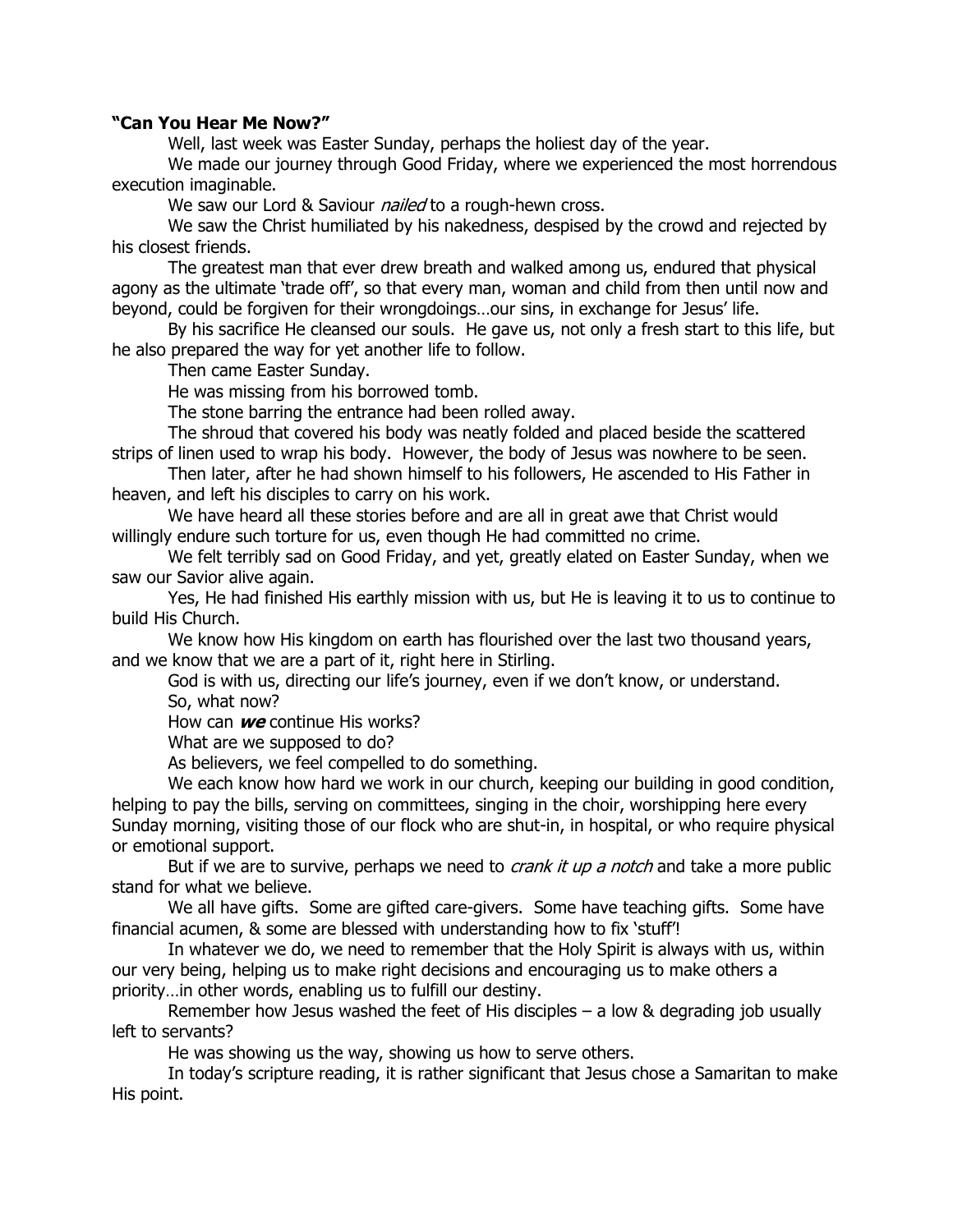The story of the Good Samaritan is one of the greatest parables that Jesus taught, as an example of living for others.

No doubt, showing a Samaritan as a good-guy would not have been a popular story to relate to the Children of Israel in those days.

In Matthew we read:

"I was hungry and you gave me something to eat; I was thirsty and you gave me something to drink; I was a stranger and you invited me in; I needed clothes, you clothed me; I was sick and you looked after me; I was in prison and you came to visit me."

They questioned, 'Lord, when did we see you hungry and feed you, or thirsty and gave you something to drink?

When did we see a stranger and invite them in, or needing clothes and clothed them? When did we see you sick or in prison and go to visit you?'

And He replied: "I tell you the truth, whatever you do for one of the least of these brothers of mine, you do for me.'

But, how do we embrace agape (unconditional) love?

How do we change ourselves  $-$  get away from the selfish lifestyle of 'me  $-$  first'? We could all use bigger ears to listen for the voice of God.

He wants to be involved in the entire life of a believer. No topic is too small or insignificant for His input.

There is no such thing as luck, as some would espouse.

If we diligently await the words of God, we will feel the nudging of the Holy Spirit.

I went on-line this week to find examples of some modern-day Good Samaritan stories. Clearly, headlines these days are filled with horrific stories of what is happening in the Ukraine. But running alongside those stories were headlines like this:

- Man jumps into burning building to rescue trapped children
- Bus brings 3,000 teddy bears to children in the Ukraine
- Regina man returns Albertan's back-pack lost on a train in Vancouver
- Black American state-trooper helps a sick, white-supremacist protestor, and
- American synagogue welcomes Muslims whose mosque was damaged by fire

It seems to me that a number of factors come into play to set the stage to act on good Samaritan intentions. First, we need to be prepared to look beyond our own hang-ups and biases regarding folks we'd rather ignore, exclude or avoid. It's a matter of 'going against the grain', I think. It isn't really a difficult task to show kindness to those we'd naturally gravitate towards anyway. But to go out of our way to risk actively stepping outside of our comfort zone is the more genuine 'Good Samaritan' reflex.

Secondly, there is a consideration of what others may think of our actions. It is very hard to take that step of faith that says we will care more of what God thinks of our actions. The mind-set that worries about what others "might" think falls under the old adage "most of what we worry might happen, never does anyway". Don't you think we need to give our God a little more credit? He has promised to be with us in all things. Is that a lie?

Finally, as we journey throughout our lives, there tends to be an 'us' and 'them' mentality, a series of opposites, like adults and children, or teachers and students. This rift branches into many factions depending on where you look – religion, race, politics.

Jesus was aware of this dynamic when he chose a Samaritan for His parable. He knew that it would be received as one of "them" helping one of "us", and that was the brilliance of His teaching point…a different slant on the golden rule.